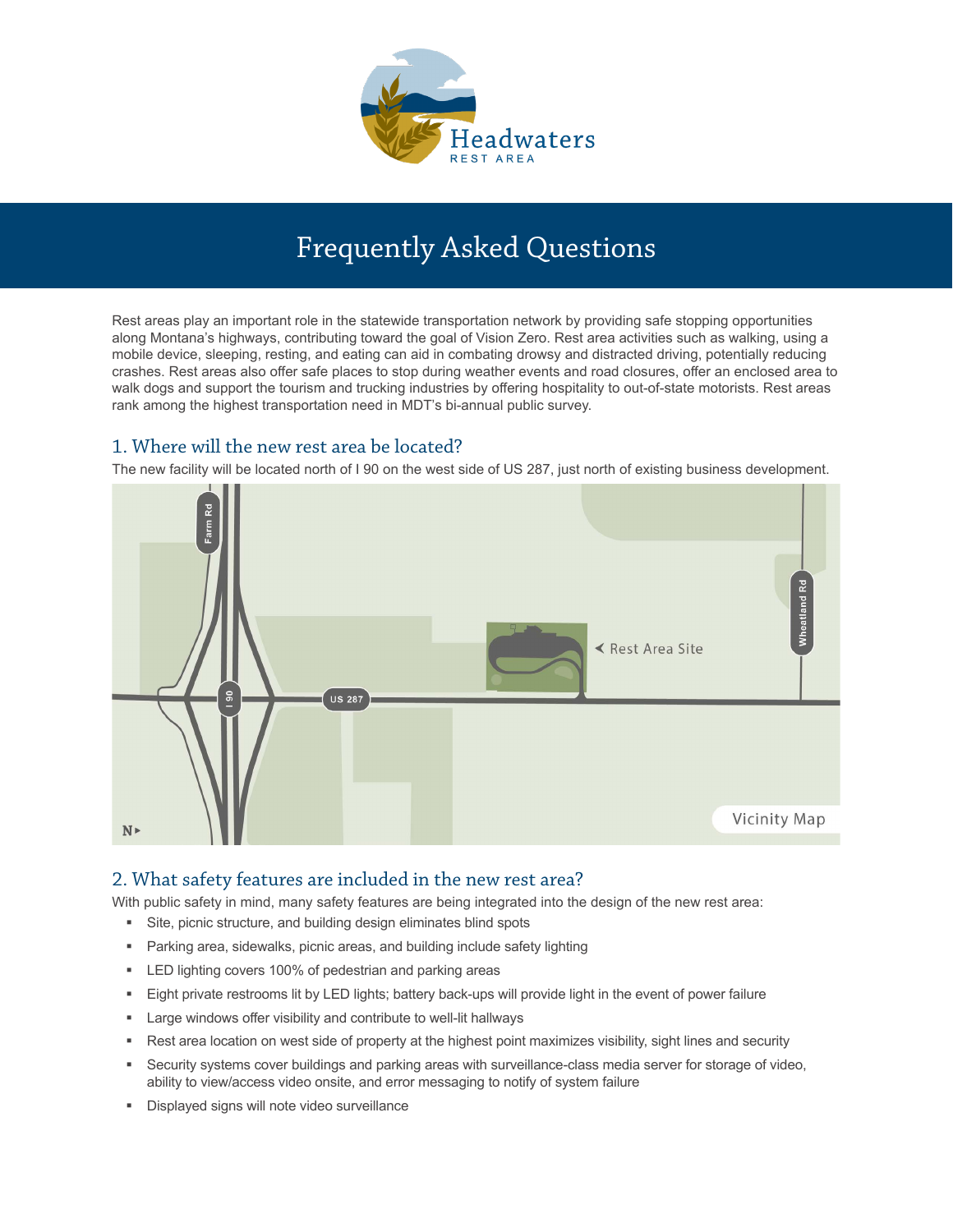- License plate cameras with infrared illumination will capture data at rest area entrance and exit with illuminator at the entrance and exit of the rest area
- Rest area site is nearby planned future Public Safety Facility
- Site design enables local Sheriff and Montana Highway Patrol to view rest area from US 287 and conduct random drive-through patrol of site

MDT has not experienced noticeable crime activities at rest area facilities. The modern rest area designs implemented over the past 18 years include extensive electronic security devices as well as requirement for high visibly in and around the buildings.

#### 3. Who uses rest areas?

Rest areas provide all travelers (auto, RV, truck, motorcycle, bicycle, pedestrian, etc.) a safe place to stop to rest.

#### 4. Why was this site selected?

The site and facility proposed by Montana Rest Area JV Partners offered the best value rest area design and involved a selection process based on the qualifications of the team's project approach, identified site, architectural design, aesthetics, safety features, and cost.

#### 5. How does this new rest area compare to the old one?

This rest area will be twice the size, increase parking, and offer many safety improvements over the former facility. Modern features will include environmental improvements and offer features popular with travelers, such as water bottle filling stations.

#### 6. Who is working on this project?

The Montana Department of Transportation is working in partnership with a team lead by Montana Rest Area JV Partners. Coordination with Broadwater County, Gallatin County, and cities of Three Forks and Bozeman is ongoing.

#### 7. Why haven't I heard anything about this project until now?

Part of the proposal process for this project involved identifying and securing a site for the new rest area. Because of the competitive nature of the project delivery process selection, project location information was not available until the selection was completed. Now that a team and site have been selected, public outreach and involvement activities have begun. Opportunities for public involvement are discussed further on the [Public Involvement page.](https://www.mdt.mt.gov/pubinvolve/headwatersrestarea/public-involvement.shtml)

#### 8. What opportunities will there be for public input?

Public input is encouraged and appreciated. Please reach out to the project team using the contact information provided with questions and comments.

A public open house and a virtual public meeting were hosted on July 20 and 21, 2021. Opportunities for public involvement are discussed further on the [Public Involvement page.](https://www.mdt.mt.gov/pubinvolve/headwatersrestarea/public-involvement.shtml)

## 9. Has law enforcement been included in project discussions?

Yes. The team is in coordination with local, county, and state law enforcement to discuss safety functionality.

## 10. Why is this project being delivered in this format?

This project was selected for this project delivery process for a number of reasons including:

- This project poses many challenges; this delivery method engages the project teams to help identify solutions
- The project delivery process also offers expedited project delivery over traditional delivery, which will benefit future rest area users
- This project delivery process facilitates innovative design and cost savings to deliver quality projects for Montana taxpayers

#### 11. Will noise increase as a result of the rest area?

Noise analysis will be completed as a part of this project by Big Sky Acoustics. It is expected that noise levels resulting from rest area use will be similar to the noise resulting from the nearby highway and businesses.